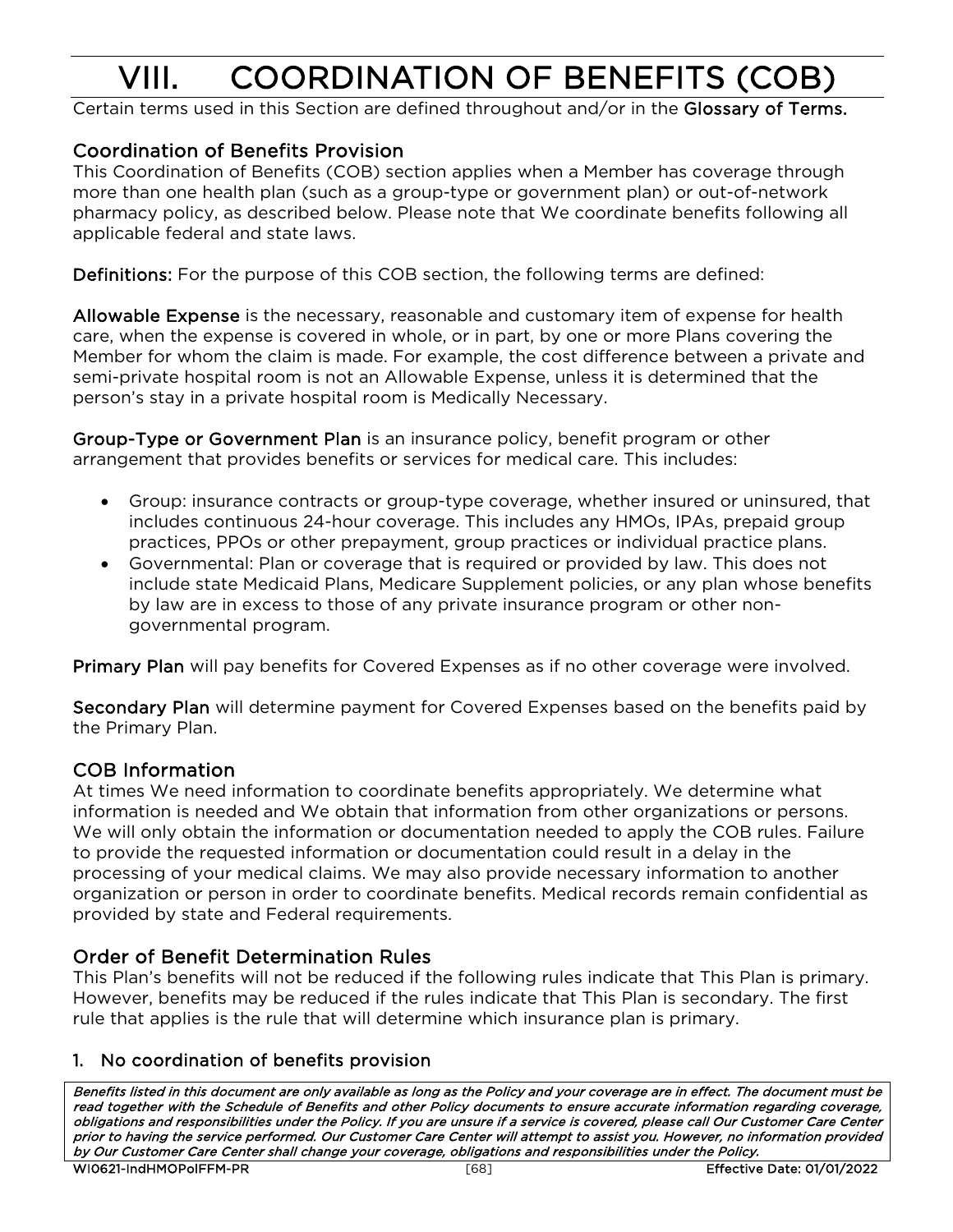If the other plan does not have a coordination of benefits provision, that plan will be primary.

# 2. Non-dependent/Dependent

The plan that covers a person as an employee, Member or Subscriber (other than as a dependent), is primary. The plan that covers a person as the dependent of an employee, Member or Subscriber is secondary.

#### 3. Coordinating coverage for dependent children

If a dependent child has coverage through both parents' plans and the parents are not separated or divorced, the birthday rule is used to determine which plan is primary.

- a. The Birthday Rule: The plan of the parent whose birthday falls earlier in the calendar year is primary. If both parents have the same birthday, the plan that covered a parent for a longer period of time is primary.
- b. *Exception to the Birthday Rule:* If the other plan does not coordinate benefits by the birthday rule, benefits will be coordinated according to the other plan's COB provisions.

#### 4. Coordinating coverage for dependent children of divorced, legally separated parents or unmarried parents.

If a dependent child has coverage through both parents' plans and a court order awards custody of the child to one parent, benefits are coordinated as follows:

- a. First the plan of the parent who has custody of the child; then
- b. The plan of the spouse of the parent who has custody of the child; then
- c. The plan of the parent who does not have custody; then
- d. The plan of the spouse of the parent who does not have custody.

If a court decree orders one parent to be responsible for health care expenses, the plan of that parent is primary. If a court decree states that both parents share joint custody but does not state which parent is responsible for health care expenses, the order of benefits will be determined by the birthday rule in "3." above. Note: We will only enforce rule "4." when We have actual knowledge of the court-ordered terms. Benefits will be coordinated according to the court-ordered terms only when We receive knowledge of those terms.

# 5. Active/Inactive Employee

The plan that covers a Subscriber and/or dependent as an actively at work employee is primary for that Subscriber and/or dependent over a plan that covers a Subscriber as a laid off or retired employee. If the other Plan does not have this rule and as a result the Plans do not agree on the order of benefits, this rule is ignored.

#### 6. Continuation Coverage

The plan that covers a Member as an actively at work employee or as that employee's dependent is primary over the plan that covers a Member through a continuation plan issued pursuant to state or federal law. If the other plan does not have this rule and as a result the plans do not agree, this rule will not apply.

# 7. Longer/Shorter Length of Coverage

Benefits listed in this document are only available as long as the Policy and your coverage are in effect. The document must be read together with the Schedule of Benefits and other Policy documents to ensure accurate information regarding coverage, obligations and responsibilities under the Policy. If you are unsure if a service is covered, please call Our Customer Care Center prior to having the service performed. Our Customer Care Center will attempt to assist you. However, no information provided by Our Customer Care Center shall change your coverage, obligations and responsibilities under the Policy.